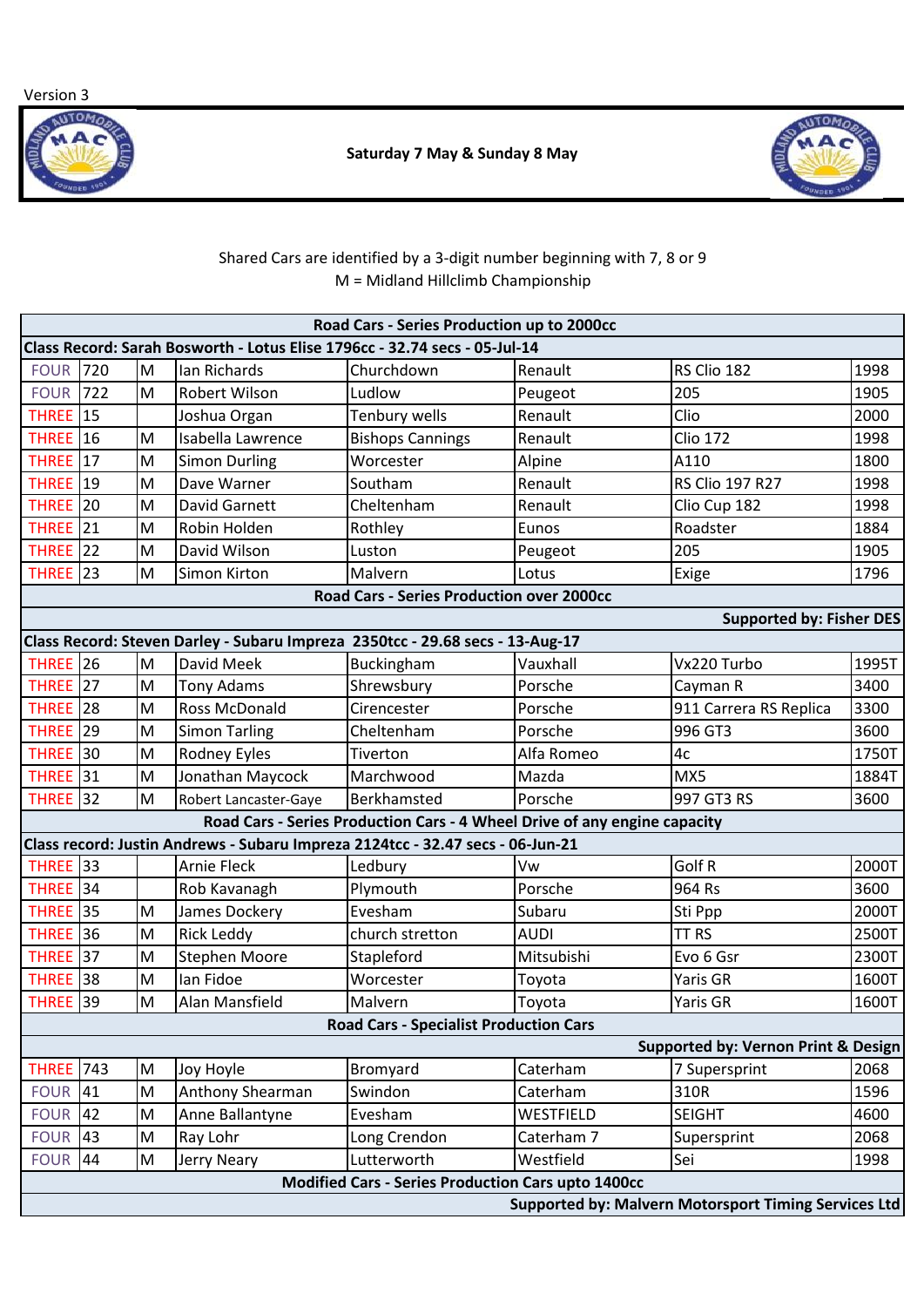| Class Record: Eric Morrey - Hillman Imp 998t cc - 32.67 secs - 13-Aug-17 |                                                                                   |                                                                                       |                                                                                |                                                                               |                     |                                                   |       |  |  |
|--------------------------------------------------------------------------|-----------------------------------------------------------------------------------|---------------------------------------------------------------------------------------|--------------------------------------------------------------------------------|-------------------------------------------------------------------------------|---------------------|---------------------------------------------------|-------|--|--|
| <b>FOUR 47</b>                                                           |                                                                                   | M                                                                                     | <b>Andrew Russell</b>                                                          | Alresford                                                                     | Ginetta             | G15                                               | 1120  |  |  |
|                                                                          |                                                                                   |                                                                                       |                                                                                |                                                                               |                     |                                                   |       |  |  |
|                                                                          |                                                                                   |                                                                                       |                                                                                | Modified Cars - Series Production Cars 1400cc up to 2000cc                    |                     |                                                   |       |  |  |
|                                                                          | Class Record: Keith Murray - Audi 80 Quattro S4 1415t cc - 29.03 secs - 18-Aug-13 |                                                                                       |                                                                                |                                                                               |                     |                                                   |       |  |  |
| <b>FOUR 51</b>                                                           |                                                                                   | M                                                                                     | Paul Jones                                                                     | Worcester                                                                     | Lotus               | Exisge                                            | 1900  |  |  |
|                                                                          |                                                                                   |                                                                                       |                                                                                | <b>Modified Cars - Series Production Cars over 2000cc</b>                     |                     |                                                   |       |  |  |
|                                                                          |                                                                                   |                                                                                       |                                                                                |                                                                               |                     | <b>Supported by: Westwood Cylinder Liners Ltd</b> |       |  |  |
|                                                                          |                                                                                   |                                                                                       | Class Record: Roger Banks - Audi S4 4200t cc - 28.71 secs - 21-Aug-11          |                                                                               |                     |                                                   |       |  |  |
| <b>THREE</b> 759                                                         |                                                                                   | M                                                                                     | <b>Tim Painter</b>                                                             | Frome                                                                         | <b>Aston Martin</b> | Vantage GT4                                       | 4300  |  |  |
| <b>FOUR 55</b>                                                           |                                                                                   |                                                                                       | <b>Adrian Crawford</b>                                                         | Cargreen                                                                      | Porsche             | 911 Sc                                            | 2996  |  |  |
| <b>FOUR 56</b>                                                           |                                                                                   |                                                                                       | John Fordy                                                                     | Saltash                                                                       | Porsche             | 911 rsr                                           | 3000  |  |  |
| <b>FOUR 57</b>                                                           |                                                                                   |                                                                                       | <b>Richard Williams</b>                                                        | Saltash                                                                       | Porsche             | Boxster                                           | 3200  |  |  |
| <b>FOUR 58</b>                                                           |                                                                                   | M                                                                                     | <b>Paul Howells</b>                                                            | Coleford                                                                      | Porsche             | 911 RSR                                           | 3800  |  |  |
| <b>FOUR 59</b>                                                           |                                                                                   | M                                                                                     | <b>Andrew Fraser</b>                                                           | Wearne Langport                                                               | <b>Aston Martin</b> | Vantage GT4                                       | 4300  |  |  |
| <b>FOUR 60</b>                                                           |                                                                                   |                                                                                       | <b>Steven Mogg</b>                                                             | Redditch                                                                      | Tvr                 | Griffith 500                                      | 4997  |  |  |
| <b>FOUR 61</b>                                                           |                                                                                   | M                                                                                     | Peter Turnbull                                                                 | Broadway                                                                      | Porsche 911         | GT3 Cup                                           | 3600  |  |  |
| <b>FOUR</b>                                                              | 62                                                                                | M                                                                                     | <b>Andrew Norris</b>                                                           | <b>Stanford Bridge</b>                                                        | Porsche             | 911 Carrera                                       | 3300S |  |  |
|                                                                          |                                                                                   |                                                                                       |                                                                                | Modified Cars - Series Production Cars - 4 Wheel Drive of any engine capacity |                     |                                                   |       |  |  |
|                                                                          |                                                                                   |                                                                                       | Class Record: Damien Bradley - Subaru Legacy 2350t cc - 29.47 secs - 02-May-21 |                                                                               |                     |                                                   |       |  |  |
| <b>FOUR 64</b>                                                           |                                                                                   | M                                                                                     | <b>Roger Banks</b>                                                             | Montgomery                                                                    | Audi                | S <sub>4</sub>                                    | 4200T |  |  |
|                                                                          |                                                                                   |                                                                                       |                                                                                | <b>Modified Cars - Specialist Production Cars</b>                             |                     |                                                   |       |  |  |
|                                                                          |                                                                                   |                                                                                       |                                                                                |                                                                               |                     | <b>Supported by: Wildden Industrial Estates</b>   |       |  |  |
|                                                                          |                                                                                   |                                                                                       | Class Record: Ash Mason - Westfield Sei 1340s cc - 28.19 secs - 11-Aug-19      |                                                                               |                     |                                                   |       |  |  |
| <b>THREE</b> 770                                                         |                                                                                   | M                                                                                     | <b>Richard Price</b>                                                           | Newcastle under Lyme Caterham                                                 |                     | 7                                                 | 1585  |  |  |
| <b>FOUR 65</b>                                                           |                                                                                   |                                                                                       | Tim Pennington                                                                 | Hereford                                                                      | Westfield           |                                                   |       |  |  |
| <b>FOUR 66</b>                                                           |                                                                                   |                                                                                       | John Morgan                                                                    | Coytrahen                                                                     | Westfield           | 7                                                 | 1999  |  |  |
| <b>FOUR 67</b>                                                           |                                                                                   | M                                                                                     | Phil Gough                                                                     | Maghull                                                                       | Caterham            | Hoyabusa                                          | 1300  |  |  |
| <b>FOUR 68</b>                                                           |                                                                                   | M                                                                                     | <b>Timothy Higgins</b>                                                         | Oswestry                                                                      | Westfield           | <b>SEI</b>                                        | 1998  |  |  |
| <b>FOUR 69</b>                                                           |                                                                                   | M                                                                                     | <b>Phil Cooke</b>                                                              | Cricklade                                                                     | Caterham            | Super light R                                     | 1585  |  |  |
| <b>FOUR 70</b>                                                           |                                                                                   | M                                                                                     | <b>Tom Price</b>                                                               | Newcastle Under Lyme Caterham                                                 |                     | $\overline{7}$                                    | 1585  |  |  |
| <b>FOUR 71</b>                                                           |                                                                                   | M                                                                                     | <b>Andrew Griffiths</b>                                                        | Newcastle Under Lyme Caterham                                                 |                     | Hyabusa                                           | 1585  |  |  |
| <b>FOUR 72</b>                                                           |                                                                                   | M                                                                                     | <b>Ashley Mason</b>                                                            | Crewe                                                                         | Westfield           | Sei                                               | 1340S |  |  |
|                                                                          |                                                                                   |                                                                                       |                                                                                | Sports Libre Cars up to 2000cc                                                |                     |                                                   |       |  |  |
|                                                                          |                                                                                   |                                                                                       |                                                                                |                                                                               |                     | <b>Supported by: Vanity Hall</b>                  |       |  |  |
|                                                                          |                                                                                   |                                                                                       | Class Record: Rob Stevens - Force WR4 1300s cc - 25.74 secs - 21-Aug-11        |                                                                               |                     |                                                   |       |  |  |
| <b>FOUR 776</b>                                                          |                                                                                   | M                                                                                     | Oliver Wright                                                                  | <b>Great Witley</b>                                                           | Radical             | Clubsport                                         | 1100  |  |  |
| <b>FIVE</b>                                                              | 75                                                                                |                                                                                       | <b>Stephen King</b>                                                            | Narborough                                                                    | <b>ROTOR</b>        | JT7C                                              | 998   |  |  |
| <b>FIVE</b>                                                              | 76                                                                                | M                                                                                     | Anna-May Furness                                                               | <b>Great Witley</b>                                                           | Radical             | Clubsport                                         | 1100  |  |  |
| <b>FIVE</b>                                                              | 77                                                                                | $\mathsf{M}% _{T}=\mathsf{M}_{T}\!\left( a,b\right) ,\ \mathsf{M}_{T}=\mathsf{M}_{T}$ | John Morgan                                                                    | Coytrahen                                                                     | Ford                | Anglia 105                                        | 1995  |  |  |
| <b>FIVE</b>                                                              | 78                                                                                |                                                                                       | <b>Andrew Burt</b>                                                             | Redditch                                                                      | Mallock             | Mk 32                                             | 1998  |  |  |
| <b>FIVE</b>                                                              | 79                                                                                | M                                                                                     | <b>Martin Watts</b>                                                            | Abergavenny                                                                   | Sylva               | Riot                                              | 998   |  |  |
| <b>FIVE</b>                                                              | 80                                                                                | M                                                                                     | Robin Nicholson                                                                | Droitwich                                                                     | Mallock             | <b>Mk20</b>                                       | 1700  |  |  |
| <b>FIVE</b>                                                              | 81                                                                                |                                                                                       | Mark Puddle                                                                    | Stratford-on-Avon                                                             | <b>RCM</b>          | Susuki                                            | 1340  |  |  |
| <b>Sports Libre Cars over 2000cc</b>                                     |                                                                                   |                                                                                       |                                                                                |                                                                               |                     |                                                   |       |  |  |
| Class Record: Rob Stevens - Force WR4 1400s cc - 25.59 secs - 02-Jun-13  |                                                                                   |                                                                                       |                                                                                |                                                                               |                     |                                                   |       |  |  |
| <b>FIVE</b>                                                              | 84                                                                                | M                                                                                     | Mike Luck                                                                      | Nr Alcester                                                                   | <b>TVR</b>          | Chimaera                                          | 5000  |  |  |
| <b>SIX</b>                                                               | 785                                                                               |                                                                                       | Jim Payne                                                                      | Malvern                                                                       | Porsche             | 904FF Special                                     | 2341  |  |  |
| <b>FIVE</b>                                                              | 85                                                                                |                                                                                       | <b>Bill Drysdale</b>                                                           | Sleaford                                                                      | Porsche             | 904 FF Special                                    | 2341  |  |  |
| <b>FIVE</b>                                                              | 86                                                                                | M                                                                                     | James Collins                                                                  | Saint Athan                                                                   | Vw                  | Beetle 1303                                       | 3600  |  |  |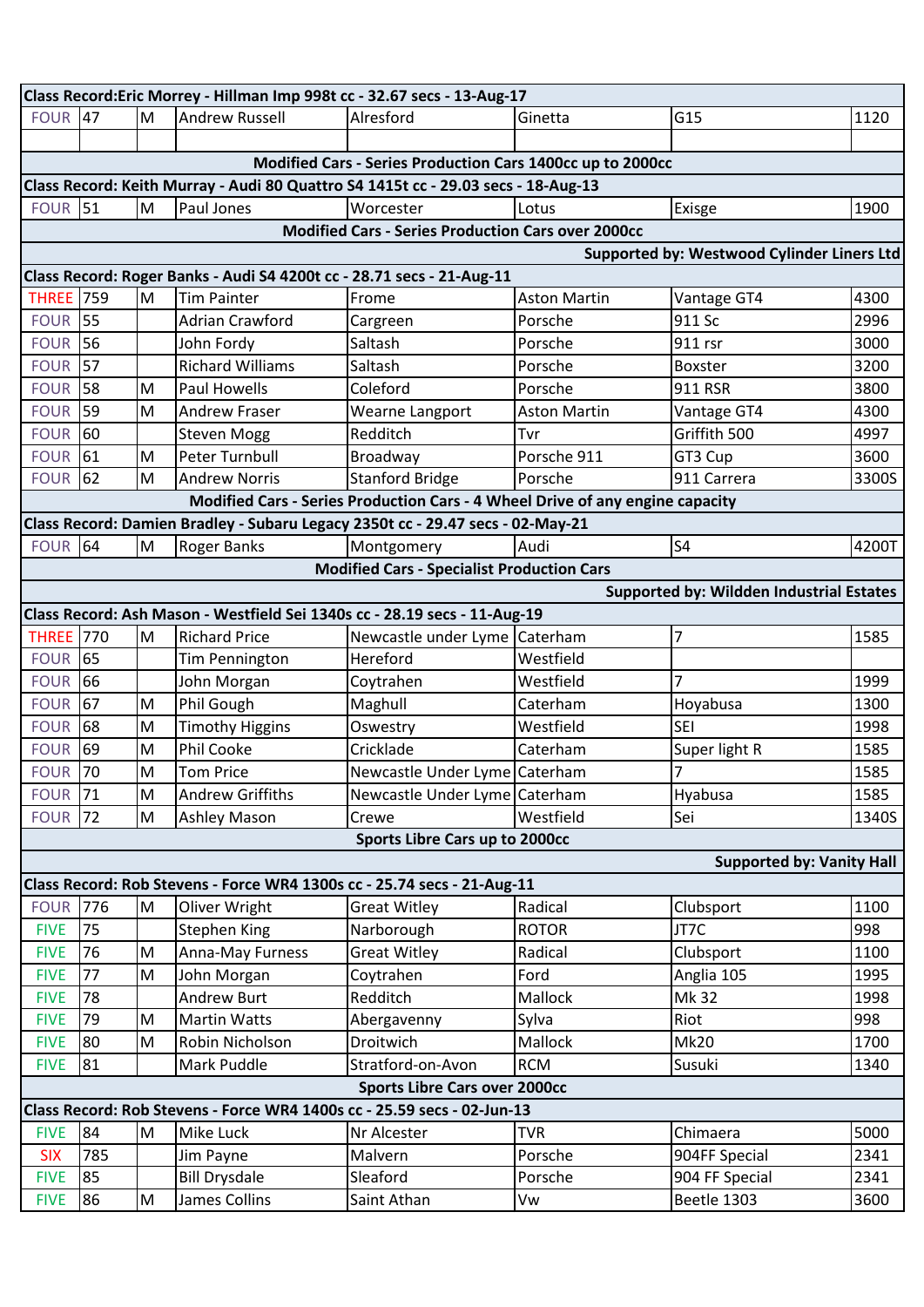| <b>FIVE</b> | 87  |   | <b>Steve Mundy</b>       | Ludlow                                                                                     | Ford                                                     | Fiesta                                          | 2001T   |
|-------------|-----|---|--------------------------|--------------------------------------------------------------------------------------------|----------------------------------------------------------|-------------------------------------------------|---------|
| <b>FIVE</b> | 88  | M | <b>Graham Loakes</b>     | Wolverhampton                                                                              | Lola                                                     | T492                                            | 3200    |
|             |     |   |                          | Racing Cars over 600cc up to 1100cc                                                        |                                                          |                                                 |         |
|             |     |   |                          |                                                                                            |                                                          | <b>Supported by: Force Racing Cars</b>          |         |
|             |     |   |                          | Class Record: Robert Kenrick - Raptor2 1024 cc - 24.58 secs - 13-Sep-20                    |                                                          |                                                 |         |
| <b>FIVE</b> | 91  | M | <b>Robert Clarke</b>     | Cheltenham                                                                                 | Empire                                                   | <b>Evo 00</b>                                   | 998     |
| <b>FIVE</b> | 92  | M | Mark Schlanker           | Stourbridge                                                                                | Force                                                    | Hc                                              | 998     |
| <b>FIVE</b> | 93  | M | <b>Clive Austin</b>      | Clifton On Teme                                                                            | Empire                                                   | Wraith                                          | 1070    |
|             |     |   |                          | Formula Ford Racing cars up to 1600cc pre - 1994                                           |                                                          |                                                 |         |
|             |     |   |                          |                                                                                            | Supported by: Cottrill Civil Engineering Contractors Ltd |                                                 |         |
|             |     |   |                          | Class Record: Ben Tranter - Vector TF93K 1600 cc - 31.89 secs - 07-Jun-15                  |                                                          |                                                 |         |
| <b>FIVE</b> | 96  | M | <b>Carole Nicholls</b>   | Abergavenny                                                                                | <b>Nike</b>                                              | Ff Single Seater                                | 1600    |
| <b>FIVE</b> | 97  | M | Les Buck                 | Longcot                                                                                    | Pringett                                                 | Mistrale                                        | 1600    |
| <b>FIVE</b> | 98  | M | <b>Charles Williams</b>  | Wolverhampton                                                                              | Chevron                                                  | <b>B68</b>                                      | 1598    |
|             |     |   |                          |                                                                                            |                                                          |                                                 |         |
|             |     |   |                          | Racing Cars over 1100cc up to 1600cc                                                       |                                                          |                                                 |         |
|             |     |   |                          |                                                                                            |                                                          | <b>Supported by: Varley Red Top</b>             |         |
|             |     |   |                          | Class Record: Jos Goodyear - GWR Raptor 1595 cc - 24.16 secs - 19-Aug-12                   |                                                          |                                                 |         |
| <b>FIVE</b> | 100 | M | Dave Nursey              | Ludlow                                                                                     | <b>OMS</b>                                               | Hornet                                          | 1340    |
| <b>FIVE</b> | 101 |   | <b>Chris Goodreds</b>    | London                                                                                     | Oms                                                      |                                                 | 28 1600 |
| <b>FIVE</b> | 102 | M | Rob Anscombe             | <b>Shelsley Beauchamp</b>                                                                  | Empire                                                   | Evo                                             | 1585    |
| <b>FIVE</b> | 103 | M | John Stockley            | Cardiff                                                                                    | Force                                                    | Sf                                              | 1585    |
| <b>FIVE</b> | 104 | M | Zachary Zammit           | Gharghur                                                                                   | <b>Empire Racing Cars</b>                                | Wraith                                          | 1600    |
|             |     |   |                          | Racing Cars over 1600cc up to 2000cc (normally aspirated engines)                          |                                                          |                                                 |         |
| <b>FIVE</b> | 807 | M | Jonathan Evans           | Class Record: John Chalmers - Ralt F302 2000 cc - 25.18 secs - 21-Aug-11<br>Gerrards Cross | Swallow                                                  | <b>DR14</b>                                     | 2000    |
| <b>FIVE</b> | 808 | M | <b>Tricia Davis</b>      | Cheltenham                                                                                 | Reynard                                                  | 913                                             | 2000    |
| <b>SIX</b>  | 107 | M | Kevin Creaven            | Gerrards Cross                                                                             | Swallow                                                  | <b>DR14</b>                                     | 2000    |
| <b>SIX</b>  | 108 | M | <b>Terry Davis</b>       | Toddington                                                                                 | Reynard                                                  | 913                                             | 2000    |
| <b>SIX</b>  | 109 | M | <b>Tim Elmer</b>         | <b>Stratford Upon Avon</b>                                                                 | <b>Dallara</b>                                           | F399                                            | 1998    |
| <b>SIX</b>  | 110 | M | <b>Michael Tregoning</b> | St Issey                                                                                   | Pilbeam                                                  | Mp88                                            | 1998    |
|             |     |   |                          | Racing Cars over 1600 up to 2000cc (forced induction engines)                              |                                                          |                                                 |         |
|             |     |   |                          |                                                                                            |                                                          | <b>Supported by: Darren Gumbley Carpentry</b>   |         |
|             |     |   |                          | Class Record: Jos Goodyear - GWR Raptor 1340t cc - 22.86 secs - 19-Aug-12                  |                                                          |                                                 |         |
| <b>SIX</b>  | 114 | M | Kelvin Broad             | Exeter                                                                                     | Force                                                    | Ta                                              | 1300S   |
| <b>SIX</b>  | 116 | M | Simon Moyse              | <b>Bicester</b>                                                                            | Gould                                                    | Gr59                                            | 1300S   |
|             |     |   |                          | <b>Racing Cars over 2000cc</b>                                                             |                                                          |                                                 |         |
|             |     |   |                          |                                                                                            |                                                          | <b>Supported by: Wildden Industrial Estates</b> |         |
|             |     |   |                          | Class Record: Sean Gould - Gould GR59JB 4000cc - 22.73 secs - 13-Sep-21                    |                                                          |                                                 |         |
| <b>SIX</b>  | 120 | M | Paul Crute               | Saltash                                                                                    | <b>OMS</b>                                               | 28                                              | 3000    |
| <b>FIVE</b> | 821 | M | <b>Bernard Kevill</b>    | Ludlow                                                                                     | <b>OMS</b>                                               | 28                                              | 2800    |
| <b>SIX</b>  | 121 | M | <b>Simon Andrews</b>     | Pershore                                                                                   | <b>OMS</b>                                               | 28                                              | 2800    |
| <b>FIVE</b> | 822 | M | <b>Tony Hunt</b>         | Tirley                                                                                     | Gould                                                    | DJ55                                            | 2650    |
| <b>SIX</b>  | 122 | M | <b>Terry Graves</b>      | Launceston                                                                                 | Gould                                                    | <b>DJ55</b>                                     | 2650    |
|             |     |   |                          | Sports Racing and Racing Cars manufactured up to 1971 inclusive                            |                                                          |                                                 |         |
|             |     |   |                          | Class Record: Richard Jones - Brabham BT29X 1800 cc - - 28.85 secs - 16-Aug-15             |                                                          |                                                 |         |
| <b>SIX</b>  | 126 | M | <b>Martin Jones</b>      | Cheltenham                                                                                 | <b>Brabham</b>                                           | <b>BT21</b>                                     | 1594    |
| <b>SIX</b>  | 127 |   | <b>Briony Serrell</b>    | Worcester                                                                                  | Elva                                                     | Mk7                                             | 1600    |
| <b>SIX</b>  | 128 |   | John Green               | Malton                                                                                     | <b>Brabham</b>                                           | <b>BT18</b>                                     | 3500    |
| <b>SIX</b>  | 129 | M | Andrew Tippett           | Moreton In Marsh                                                                           | <b>Brabham</b>                                           | Bt30x-1                                         | 3500    |
|             |     |   |                          |                                                                                            |                                                          |                                                 |         |